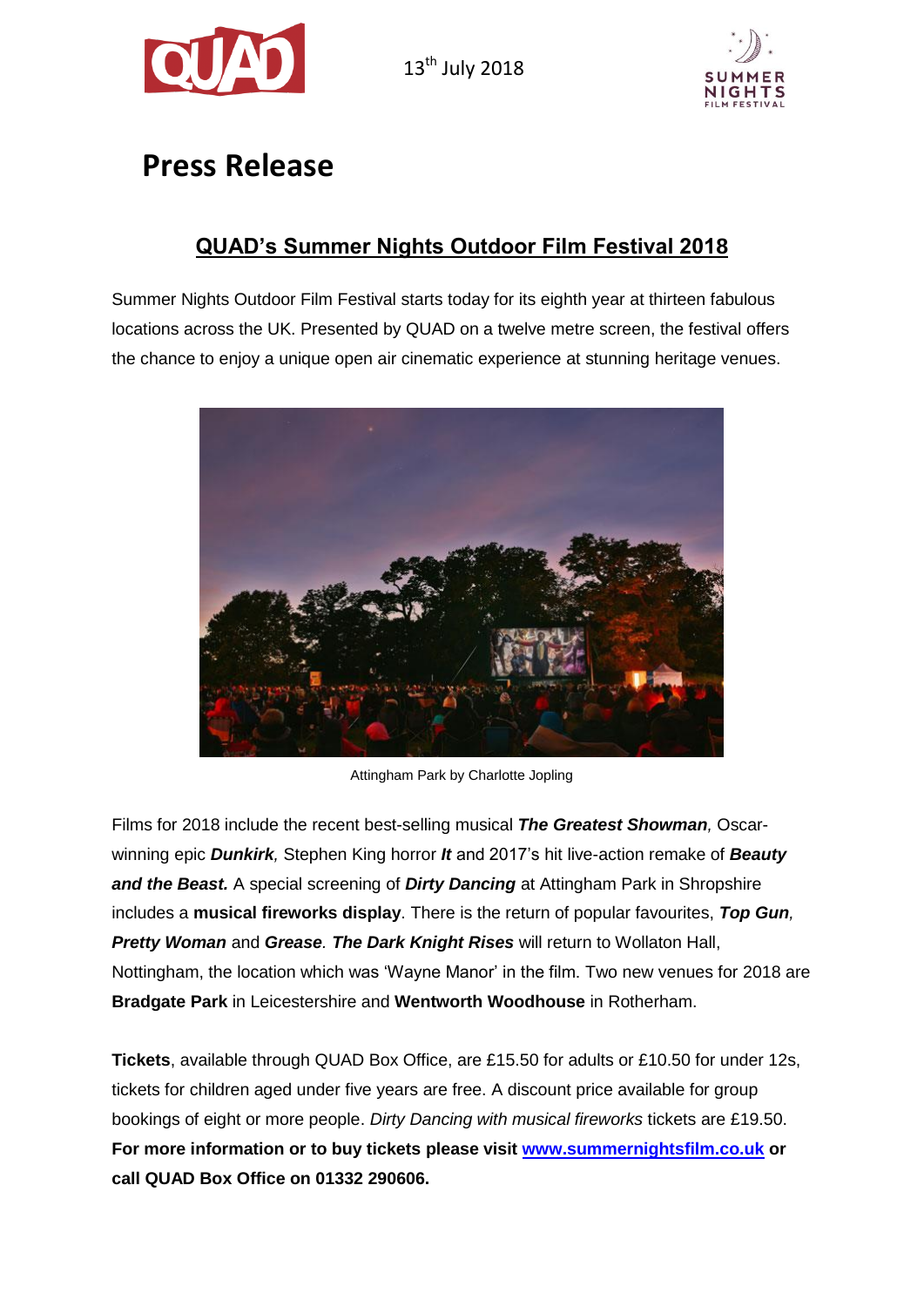



# **Press Release**

#### **The full Summer Nights 2018 line up is:**

**RHS Garden Wisley, Surrey, South Of England** Fri 13th July - *Pretty Woman (15)* Sat 14th July - *Back to the Future (PG)*

### **Kedleston Hall, Derbyshire, East Midlands**

Fri 20thJuly - *Dunkirk (12A)* Sat 21<sup>st</sup> July - *Moulin Rouge (12A)* 

#### **Bradgate Park, Leicestershire, East Midlands**

Fri 20th July - *The Greatest Showman (PG)* **NOW SOLD OUT** Sat 21<sup>st</sup> July - *Dirty Dancing (12A)* **NOW SOLD OUT** 

#### **Baddesley Clinton, Warwickshire, West Midlands**

Thu 26th July - *Beauty and the Beast (PG)* Fri 27th July - *Top Gun (12A)* **NOW SOLD OUT** Sat 28th July - *Footloose (12A)* Sun 29 th July – *The Greatest Showman (PG)*

### **Nostell, Wakefield, Yorkshire**

Fri 27th July - *Grease (PG)* Sat 28th July - *Pretty Woman (15)* Sun 29 th July – *The Greatest Showman (PG)*

#### **Calke Abbey, Derbyshire, East Midlands**

Thu 2nd August - *Pretty Woman (15)* Fri 3rd August - *The Greatest Showman (PG)* **NOW SOLD OUT** Sat 4th August *- It (15)* Sun 5<sup>th</sup> August - The Greatest Showman (PG) **NOW SOLD OUT** 

## **Hardwick Hall, Derbyshire, East Midlands**

Fri 17th August - *The Greatest Showman (PG)* **NOW SOLD OUT** Sat 18th August - *Dirty Dancing (12A)*

#### **Wollaton Hall, Nottingham, East Midlands**

Thu 23rd August - *Wayne's World (PG)* Fri 24th August - *It (15)* Sat 25th August - *The Greatest Showman (PG)* **NOW SOLD OUT** Sun 26th August - *The Dark Knight Rises (12A)* Mon 27<sup>th</sup> August - *Beauty and the Beast (PG)* with subtitles

#### **Wentworth Woodhouse, Rotherham, Yorkshire**

Fri 24th August - *The Greatest Showman (PG)* **NOW SOLD OUT**